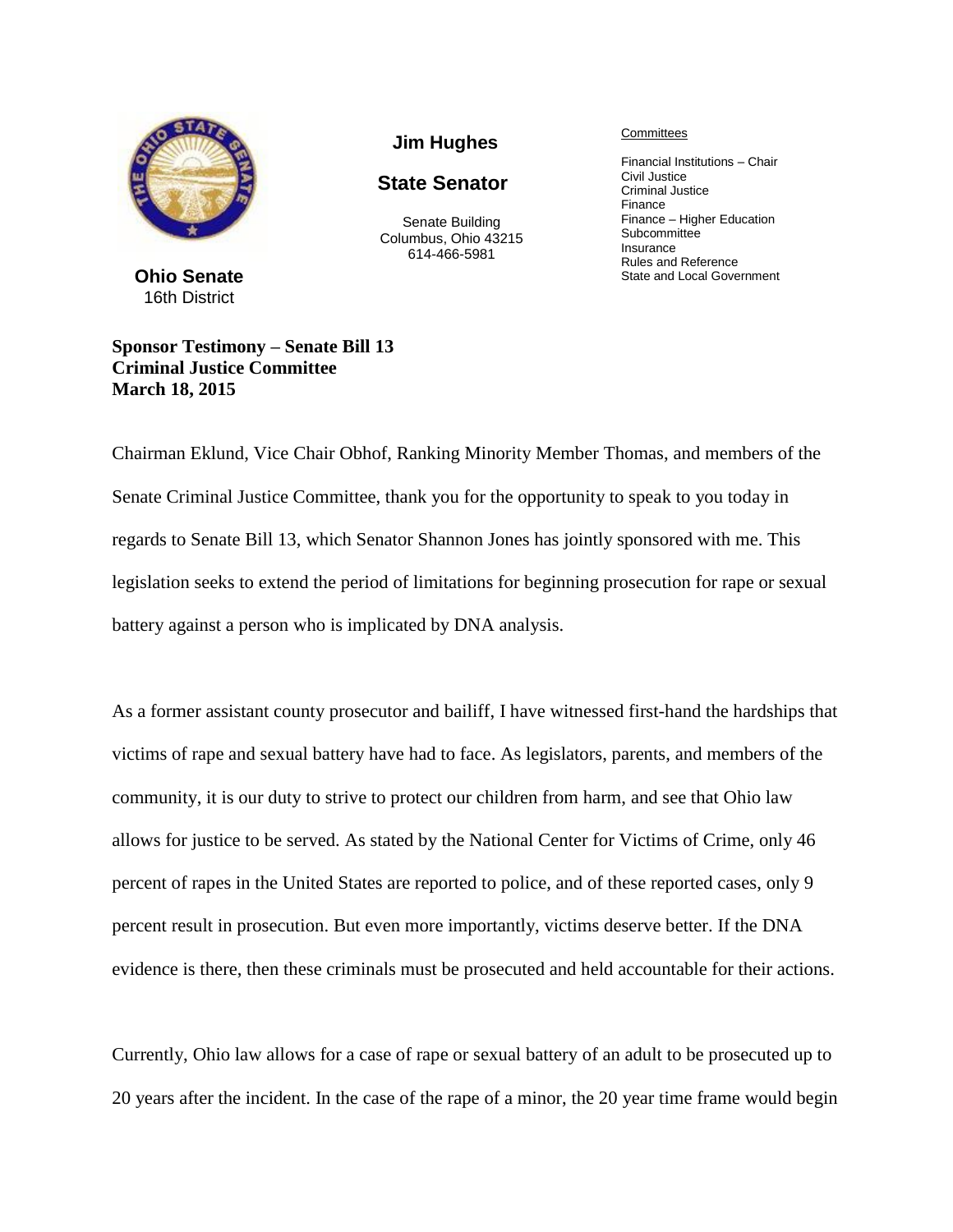when the child turns 18. According to the "Sexual Assault Statute of Limitations/DNA Exception Chart" found on the National Center for Victims of Crime website, there are at least 27 states that have some form of a DNA exception to extend the time limit for prosecution.

As reported by the Ohio Alliance to End Sexual Violence, it is estimated that 1 in 5 women and nearly 1 in 71 men have experienced rape in their lifetime. In the State of Ohio, over 743,000 women are survivors of rape. No child or adult should ever have to have to endure the trauma of this heinous crime. Victims of rape and sexual battery experience a grave emotional, physical, and psychological disturbance that frankly I can't even fathom. It is no surprise that many victims need time to heal and come forward to friends and family before they can consider testifying before the public about their traumatic experience. Senate Bill 13 seeks to extend the statute of limitations for commencing a rape or sexual battery prosecution against a person who is implicated in the offense by DNA analysis. This extension would in turn allow victims to take the time they may need to emotionally prepare themselves to speak about the crime. It is difficult to imagine the further emotional trauma a victim must experience when finally seeking legal action, only to find out that the case has expired due to a 20 year statute of limitations in Ohio law, even though the evidence needed to convict the attacker exists.

As a father and a family man, I was moved by an article that I read in the Columbus Dispatch published in April of last year. This story of a 13-year-old girl who became a victim of rape on a Tuesday morning while waiting at her school-bus stop devastated me. Law enforcement officials made this case a priority, and ran the DNA test. The evidence from the rape matched a DNA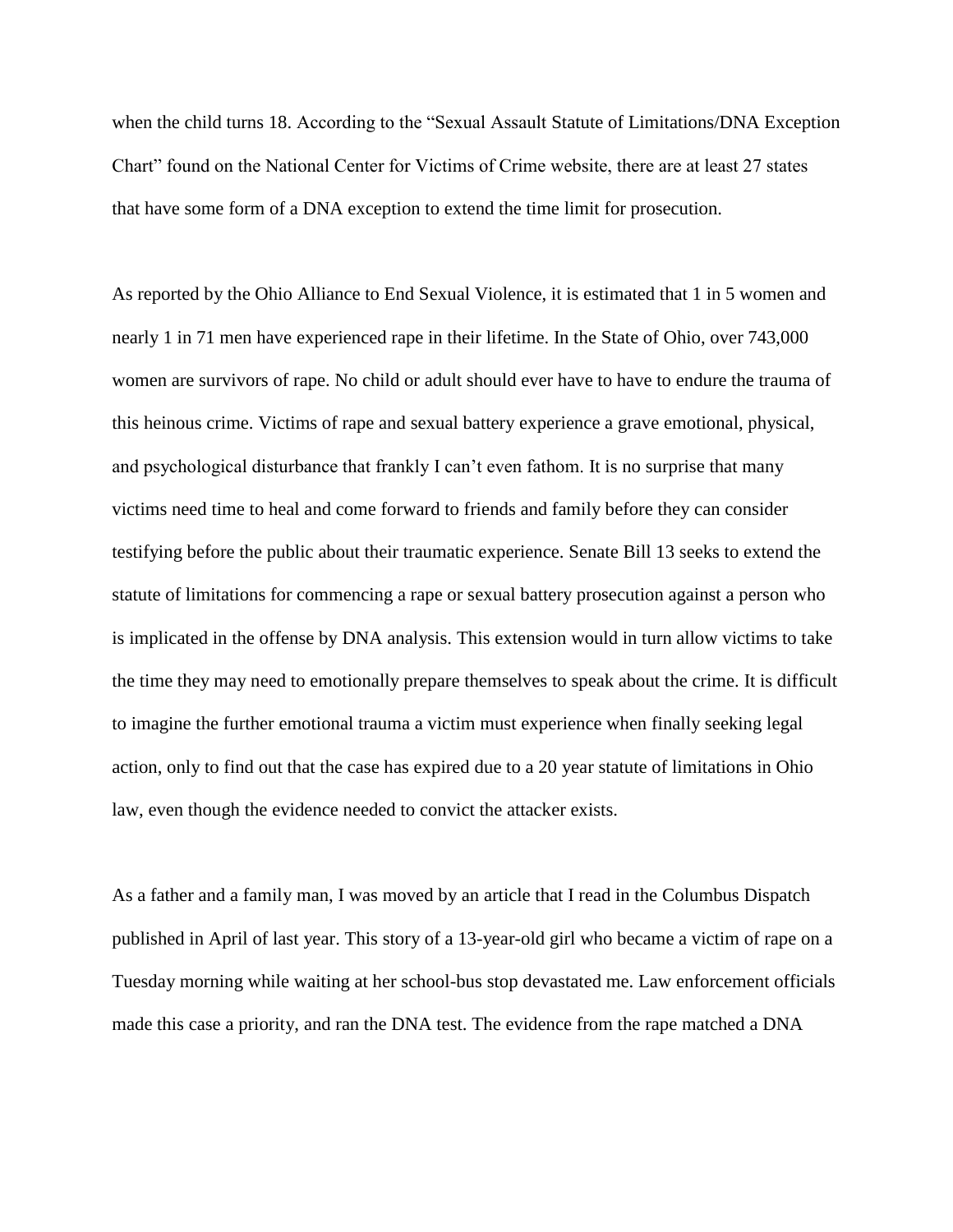profile already in the state database. Two days after the incident, thirty-six-year-old Antonio Fillmore was identified and arrested.

As you can see, the technology to prosecute criminals for this atrocious crime is both accurate and available. Senate Bill 13 would allow some victims the emotional time they need to come forward, while still ensuring accuracy due to the hard evidence involved.

The substitute bill before is the product of many meetings between myself, Senator Jones, Chairman Eklund and other members so that we can get this legislation passed. The language seeks to address some of the issues raised in committee hearings on Senate Bill 324 from the last General Assembly. This substitute bill addresses two situations, one where the existing statute of limitations has expired and those cases where it has not. As long as the current 20 year statute of limitations hasn't expired for a case before the effective date of this bill, a case can be resurrected at any time and prosecution of an offender may be commenced within five years after a DNA determination is made. In addition, for those cases where the statute of limitations has not expired, prosecution of an offender may be commenced within the longer of 20 years after the offense was committed or five years after the DNA determination was made.

This legislation would allow our victims to seek the justice they deserve. If this legislation aids in the prosecution of even one rape case, I believe it to be well worth the legislature's time because an Ohio community will be made safer that day. Members of the Criminal Justice Committee, it is with sympathy, compassion, and a heavy heart for all victims of rape and sexual